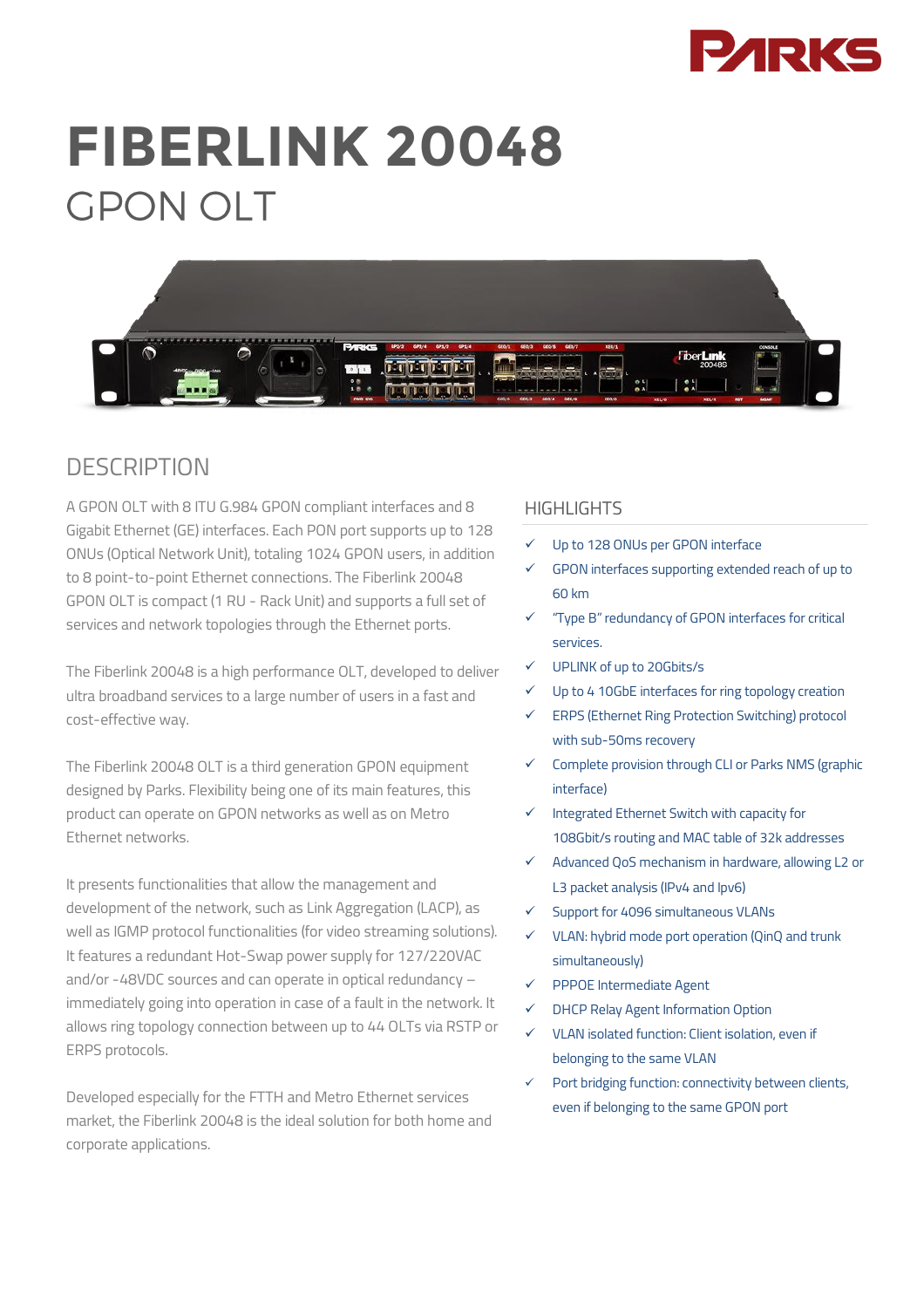# TECHNICAL SPECIFICATIONS

#### **INTERFACES**

| <b>GPON INTERFACES</b>                                                            |
|-----------------------------------------------------------------------------------|
| 8 SFP GPON ITU-T G.984 Interfaces                                                 |
| 1490nm downstream wavelength                                                      |
| 1310nm upstream wavelength                                                        |
| Forward Error Correction (FEC) in upstream (US) and downstream (DS)               |
| Upstream rate of 1.25 Gigabits/s                                                  |
| Downstream rate of 2.5 Gigabits/s                                                 |
| Downstream traffic protection through AES encryption with 128 bits key            |
| Support for static and dynamic bandwidth allocation (SBA/DBA)                     |
| Reach of up to 20 km for each GPON interface                                      |
| Support for extended reach of up to 60 km (with maximum window of 20 km)          |
| Support for the 5 types of T-CONT (VoIP, IPTV, Management, Internet, Unspecified) |
| Up to 1024 GEM Ports per GPON interface                                           |
| Up to 384 T-CONTs per GPON interface                                              |
| Up to 128 ONUs per GPON interface                                                 |
| "Type B" redundancy of GPON interfaces for critical services.                     |
|                                                                                   |
| <b>ETHERNET INTERFACES</b>                                                        |
| Ethernet Switch with 8 slots for electrical or optical SFP modules                |

Ethernet Switch with up to 2 slots for 10 GbE SFP+ modules

Ethernet Switch with up to 2 slots for 10 GbE XFP modules

### MANAGEMENT AND SECURITY

Configuration through command line (CLI) and management system (Parks NMS) via SNMP

SNMP v2c, v3, and RFC1213

SNMP transport via UDP or TCP protocol

NTP client with support for multiple servers

Authentication via Radius and TACACS+ servers

In-band or out-of-band management (dedicated physical interface)

Remote management via SSH or Telnet secure protocol

Local and remote syslog

Firmware upgrade via FTP with support for two images to improve security

Access to the in-band management interface through specific and configurable VLAN (VID and CoS)

Supports configuration files import and export

SSH access with DSA keys mechanism

Off-line ONUs provision

Network protection through Link-Flap function, which disables ports with intermittent physical connection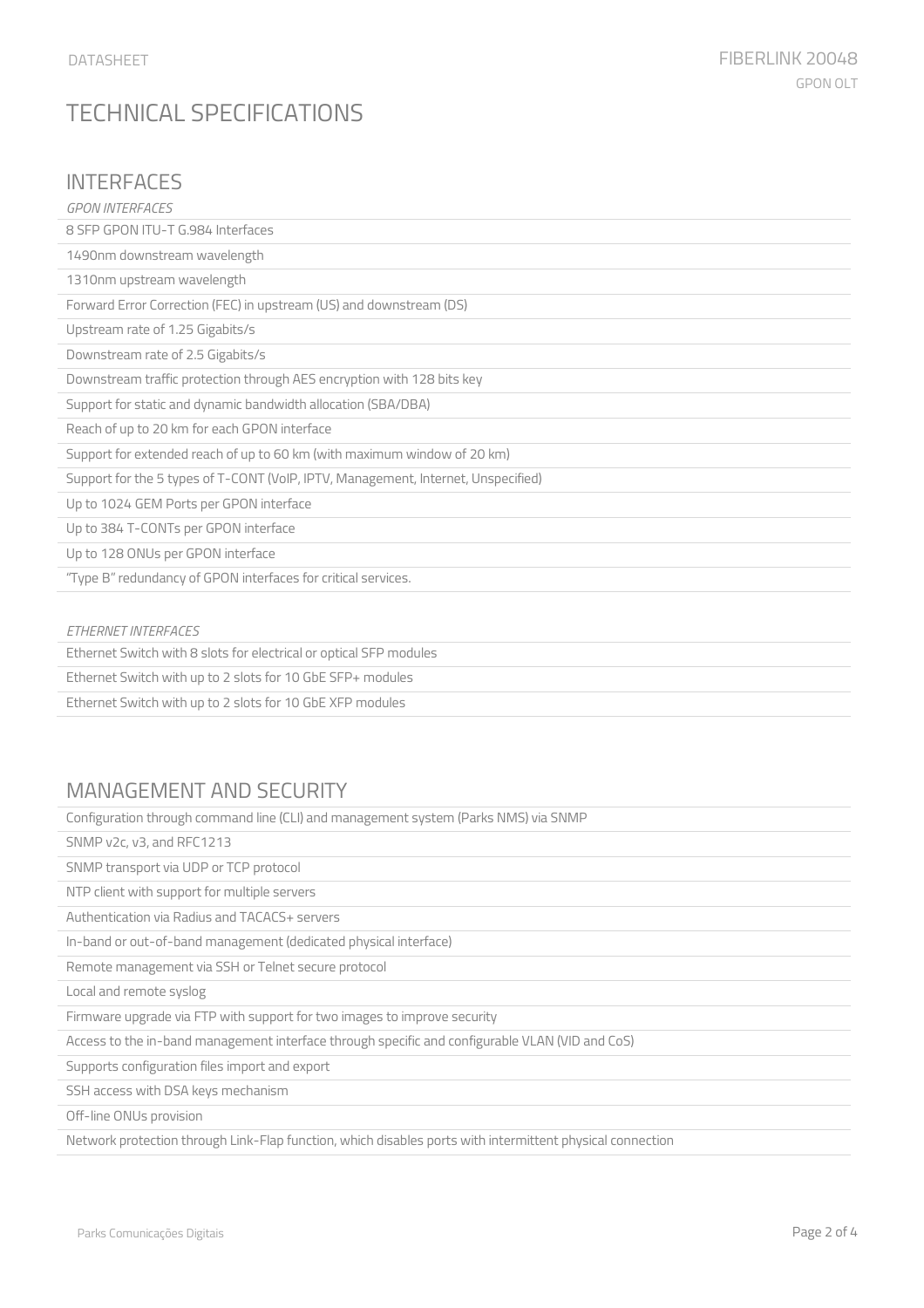| LAYER 2 AND VLAN                                                                        |  |
|-----------------------------------------------------------------------------------------|--|
| Ethernet bridging with non-blocking architecture for all packet sizes                   |  |
| 160Mpps (million packets per second) processing capacity                                |  |
| 108Gbit/s commutation capacity                                                          |  |
| Flux control (IEEE 802.3x)                                                              |  |
| MAC address table with 32k entries                                                      |  |
| Support for 4095 VLANs                                                                  |  |
| VLAN tagging via port, MAC, or Ethernet protocol (IEEE 802.1Q)                          |  |
| Q-in-Q VLAN (IEEE 802.1ad)                                                              |  |
| VLAN trunking and VLAN mapping                                                          |  |
| RSTP - Rapid Spanning Tree Protocol (IEEE 802.1w)                                       |  |
| ERPS (Ethernet Ring Protection Switching) with sub-50ms recovery                        |  |
| DHCP Relay Agent Information Option (DHCP Relay Agent Option 82)                        |  |
| PPPoE Intermediate Agent (PPPoE tag)                                                    |  |
| LACP for dynamic aggregation of Ethernet ports                                          |  |
| Support for L2 protocols transparency                                                   |  |
| Support for jumbo frames of up to 12000 bytes                                           |  |
| IGMP Snooping v1/v2/v3                                                                  |  |
| IGMP snooping with proxy reporting                                                      |  |
| <b>IPTV</b> streams forwarding                                                          |  |
| <b>MAC Filtering</b>                                                                    |  |
| Port mirroring                                                                          |  |
| Client isolation, even if they belong to the same VLAN (VLAN isolated)                  |  |
| Connectivity between clients, even if they belong to the same GPON port (port bridging) |  |
| Flexible ACLs (layer 2, 3, and 4) that can be defined by port or by VLAN                |  |
|                                                                                         |  |
| QoS                                                                                     |  |

| 8 priority queues per physical     |  |
|------------------------------------|--|
| WRR or SP scheduling               |  |
| Bandwidth control in ingress port  |  |
| Bandwidth control in egress port   |  |
| Traffic marking and classification |  |
| DSCP field remarking               |  |
| CoS field remarking                |  |
| DSCP Mapping à CoS through VLAN    |  |

# MECHANICAL, ELECTRICAL AND ENVIRONMENTAL FEATURES

#### *POWER SUPLY*

Two redundant sources with hot plugging (hot-swappable type)

DC power supply option with a -48 VDC (+ 25%) entry

AC power supply option with full-range entry (90~132VAC and 187~264VAC)